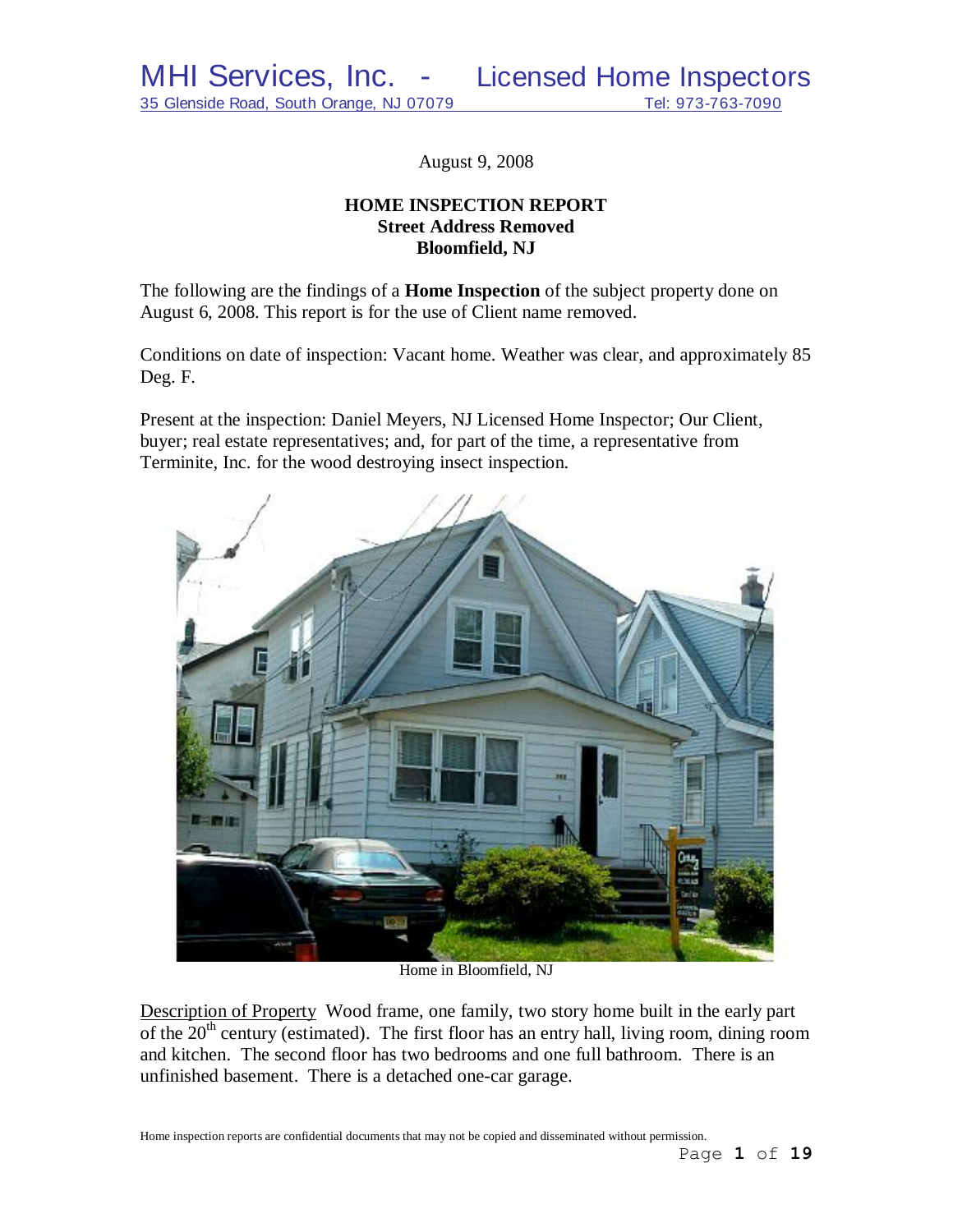# EXTERIOR ASPECTS OF THE PROPERTY

Exterior Soil Grading and Drainage

Soil Grade & Clearance to Wood Elements of the Home: Front: Adequate. Back: Adequate. Left: Adequate. Right: Adequate.

Drainage Conditions:

o **Adverse, due to lack of maintenance to the roof drain system.**

*If present, inadequate soil clearance to wood frame structure or adverse soil grading can result in damage to the wood frame structure and masonry foundation due to chronic wet conditions.*

**Recommendations:**

**See Roof Drainage System section.**

Landscaping, Retaining Walls and/or Fences

o **Overgrown vegetation close to or in contact with the sides of the house and/or garage.**

**Recommendation:**

**Have trees, shrubs and plants trimmed back or removed so they are no longer in contact with the home.**

Driveway & Paths

Driveway Type: Asphalt. Driveway Condition: Some wear, but currently functional. Path Type: Concrete. Path Condition: **Significant wear.** Sidewalk Type: Concrete. Sidewalk Condition: Some wear, but currently functional. **Recommendations:**

**Have the worn sections of the path repaired or replaced as desired.**

Deck None present.

Patio None present.

Description & Condition of Entrances

Front Door: Wood and glass, in functional condition. Front Entry Area: Masonry steps, in functional condition. Back Door: Wood and glass, in functional condition. Back Entry Area: Wood steps. **The steps are worn, and the handrail has excessively wide spaces that constitute a falling hazard.**

# **Recommendations:**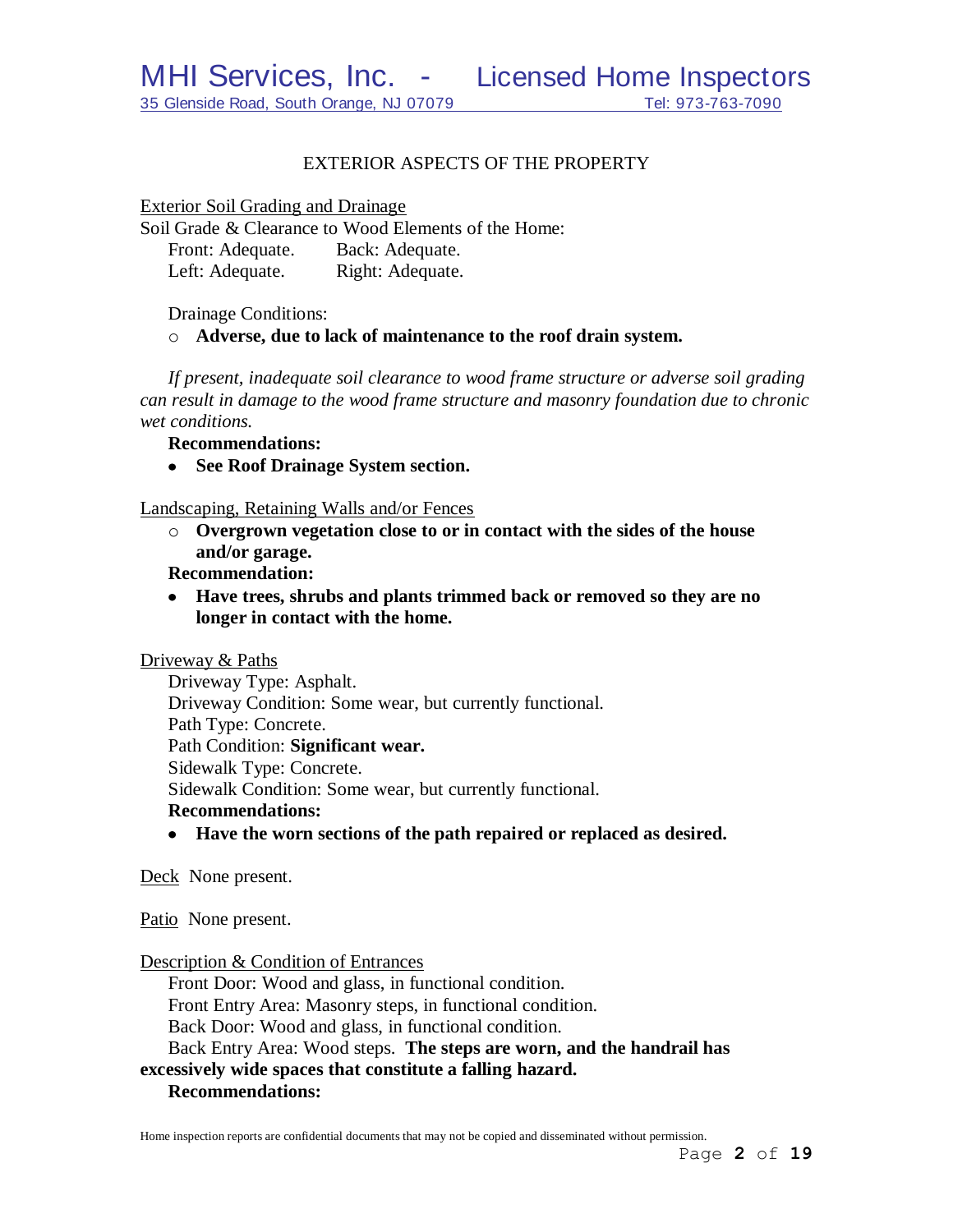# **Have a qualified contractor rebuild the back steps and railing in compliance with modern standards.**

### Exterior Facades

Type: Fiber reinforced composition cement shingle siding on the upper section, and textured aluminum siding on the lower section.

Condition: Functional.

Trim, Type: Aluminum, wood. Condition: Functional.

### Windows

Type: Mostly older wood frame, double hung, single glazed units on the first floor, and replacement vinyl frame, double hung, double glazed windows on the second floor.

A representative number of windows were tested, all windows were visually examined.

Condition:

- o Vinyl frame second floor windows were found to be in functional condition on the date of inspection.
- o **Older wood windows on the first floor are in typical condition for their type and age, needing service or repair. Some windows are stiff and/or difficult to operate. Some windows have loose and/or missing glazing putty and paint. Thermal efficiency of these older windows will be lower than for new units.**

*Note: It is our policy to recommend the use of window guards such as window guard tabs if present, or installation of window guards on all windows above the first floor level, regardless of whether regulations require them.*

# **Recommendations:**

- **Installation if necessary and use of window guards on all windows above the first floor level.**
- **Have the older wood windows maintained and repaired to the extent possible, or have the older windows replaced with new thermally efficient units.**

Roof Drainage System Roof drainage is by metal gutters and leaders (downspouts) attached to the roof and siding. Downspouts discharge above ground.

Conditions:

- o **Some downspouts discharge too close to the base of the home.**
- o **Some gutter attachment spikes have worked loose.**

*Inadequate or defective roof drainage systems, if present, can lead to water entry into the basement, foundation damage and/or roof leakage.*

# **Recommendations:**

**Direct all downspout discharge points as far away and downhill from the base of the home as is practical.**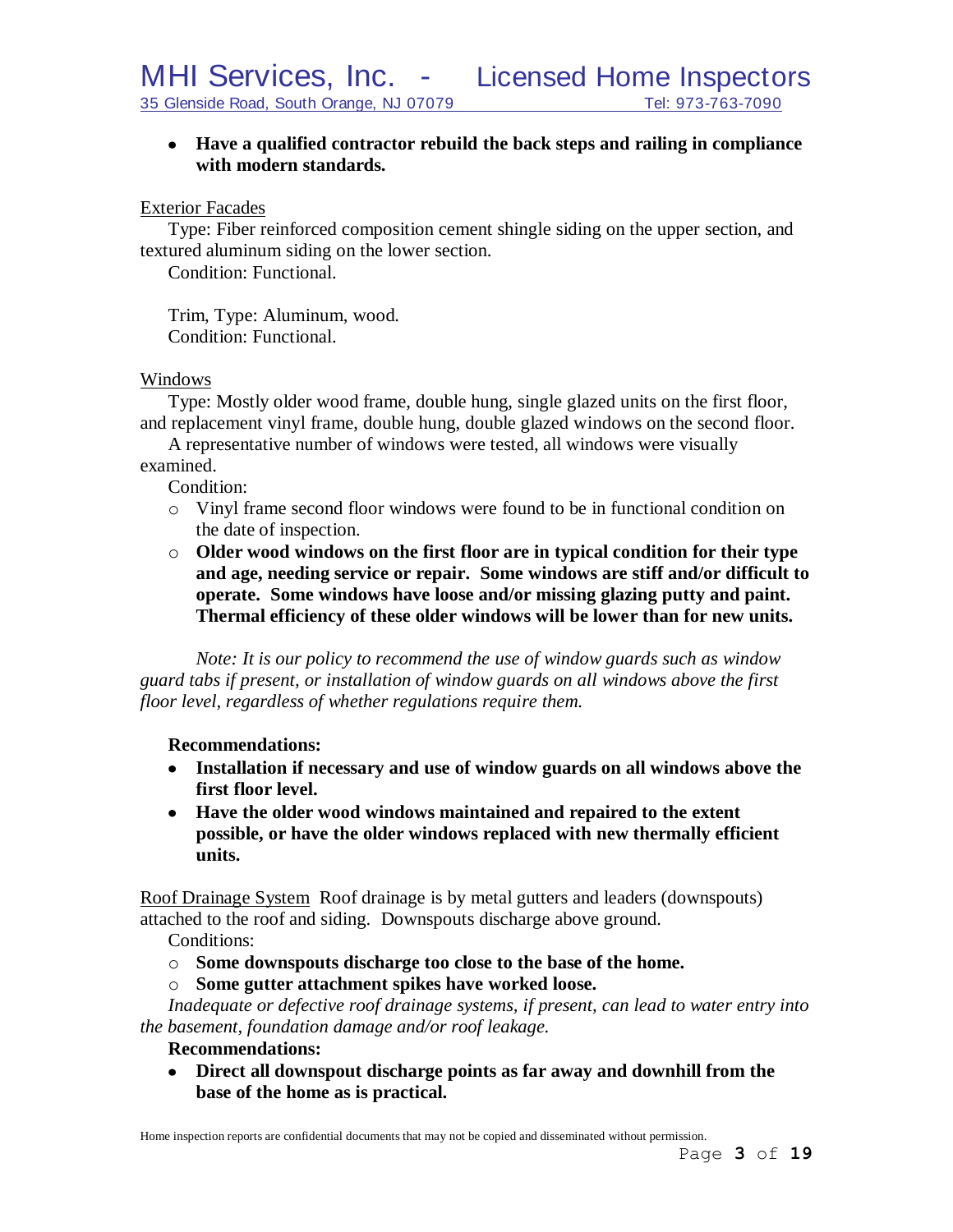- **Have a qualified gutter maintenance company firmly reattach all sections of gutters to the roof edge.**
- **Have the roof drainage system cleaned and maintained on a regular basis by a qualified gutter maintenance company.**

# CHIMNEYS & VENTS- EXTERIOR VISIBLE CONDITION

*A home inspection cannot properly evaluate the condition of the interior components of the chimneys, and we do not include this in our service. An interior inspection of chimneys is a specialist service provided by chimney inspectors and contractors.*

Masonry Chimney(s) This home has one masonry chimney.

- The exterior of the masonry chimney was inspected by the following methods:
- o Visual observation from the ground with the aid of field glasses.
- o Partially from within the basement, attic and/or other interior spaces.

# **Condition:**

- o **Chimney flashings appear to be older, and are heavily tarred and roughly patched. Leakage can occur around older chimney flashings.**
- o **Significant cracks, loose and missing sections of mortar were seen on the upper sections of the chimney.**



Chimney has heavily tarred and patched flashings and needs repair

o **An old, out of use atmospheric damper plate is present on the chimney. This plate is no longer necessary, and should be sealed closed, however a significant amount of debris was seen in the chimney flue through this plate. This could be a hazard, as chimney fires or flue blockage could result.**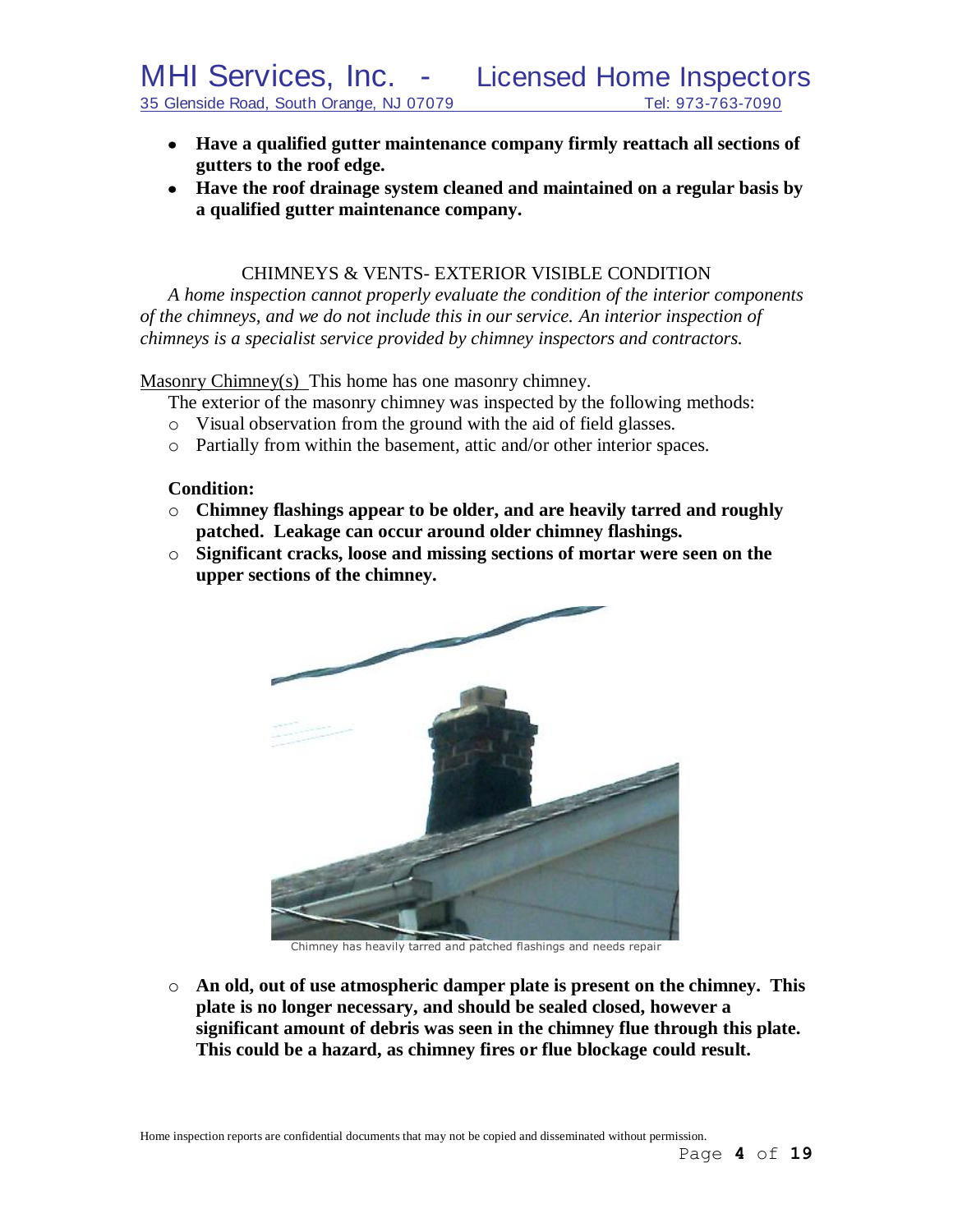

Significant debris in the chimney flue

#### **Recommendations:**

- **The National Fire Protection Association and the National Chimney Sweep**   $\bullet$ **Guild recommend that, due to the advanced age or other conditions, a Level-2 Inspection of the chimney and internal components be done to rule out hidden potential safety defects***.*
- **Have a qualified chimney contractor clean, service and repair the chimney as required to assure long term function and safety.**
- **Have a qualified chimney contractor seal the out of use atmospheric damper plate for closed.**

# STRUCTURAL COMPONENTS

### Foundation Walls & Structural Supports

This home is built mostly over a full basement with a raised masonry foundation. The front area (partly the entry area and partly the front of the living room) and the rear entry steps are built over crawlspaces. These crawlspaces are currently inaccessible, as the perimeters have been filled in with concrete, and a front wood hatch is sealed closed.

Foundation Wall Condition:

o **The interior masonry coating on the foundation walls is loose and crumbling in many areas. This is likely due to water penetration over time.**



Crumbling interior foundation wall coating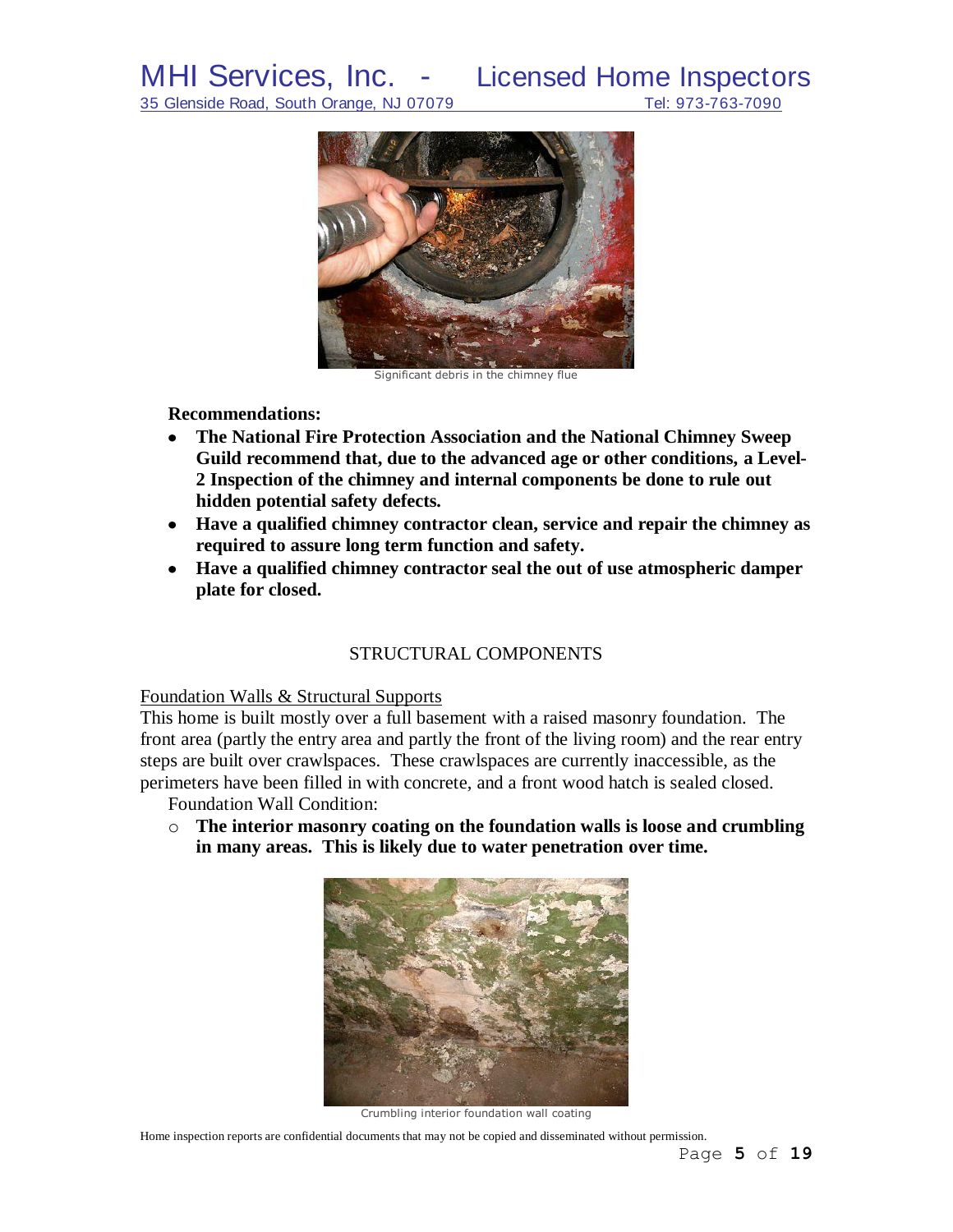o No major cracks or displaced portions of foundation walls were seen on the date of inspection.

*Limitation of our Ability to Inspect: Significant parts of the masonry foundation walls and concrete slab were covered with finish materials or access to directly inspect was blocked by furnishings, and this limits our ability to fully evaluate these components. Hidden defects may be present behind finish materials or below ground.*

Intermediate structural supports: Concrete filled steel tubular columns. Condition:

o Functional condition where visible.

Floor Framing: Dimensional lumber floor joists, resting on the foundation walls and on a solid wood main beam.

Condition:

- o Flooring throughout the home was adequately level and stiff on the date of inspection.
- o Several moderate shrinkage cracks are present in the main beam. This type of cracking is typical of aging solid wood beams, and is generally not structurally significant, unless cracks become severe.

Wall Framing: Dimensional lumber, with wood or wood product sheathing on the exterior and plaster or drywall on the interior.

Condition:

o Walls throughout the home are functionally adequate where visible.

Roof framing: Dimensional lumber for a pitched roof.

Roof Sheathing: Wood board.

Condition:

o Visible portions of roof framing and sheathing were functionally adequate on the date of inspection.

*Note: Finish materials in the home prevented access to directly inspect the foundation walls and structural supports, and our findings are limited by this*.

# **Recommendations:**

- **See Roof Drainage section – make sure water around the home is well controlled, with no accumulation near the base of the home. This can help reduce the possibility of foundation settlement in the future.**
- **Have a qualified mason repair the deteriorated sections of the foundation wall coating.**

Wood Destroying Insects We do not inspect for wood destroying insect infestation, however as a convenience and as a matter of expedience, an inspection for the presence of wood destroying insects has been ordered by us for this property. The official results of this wood destroying insect inspection will be sent to you under separate cover by the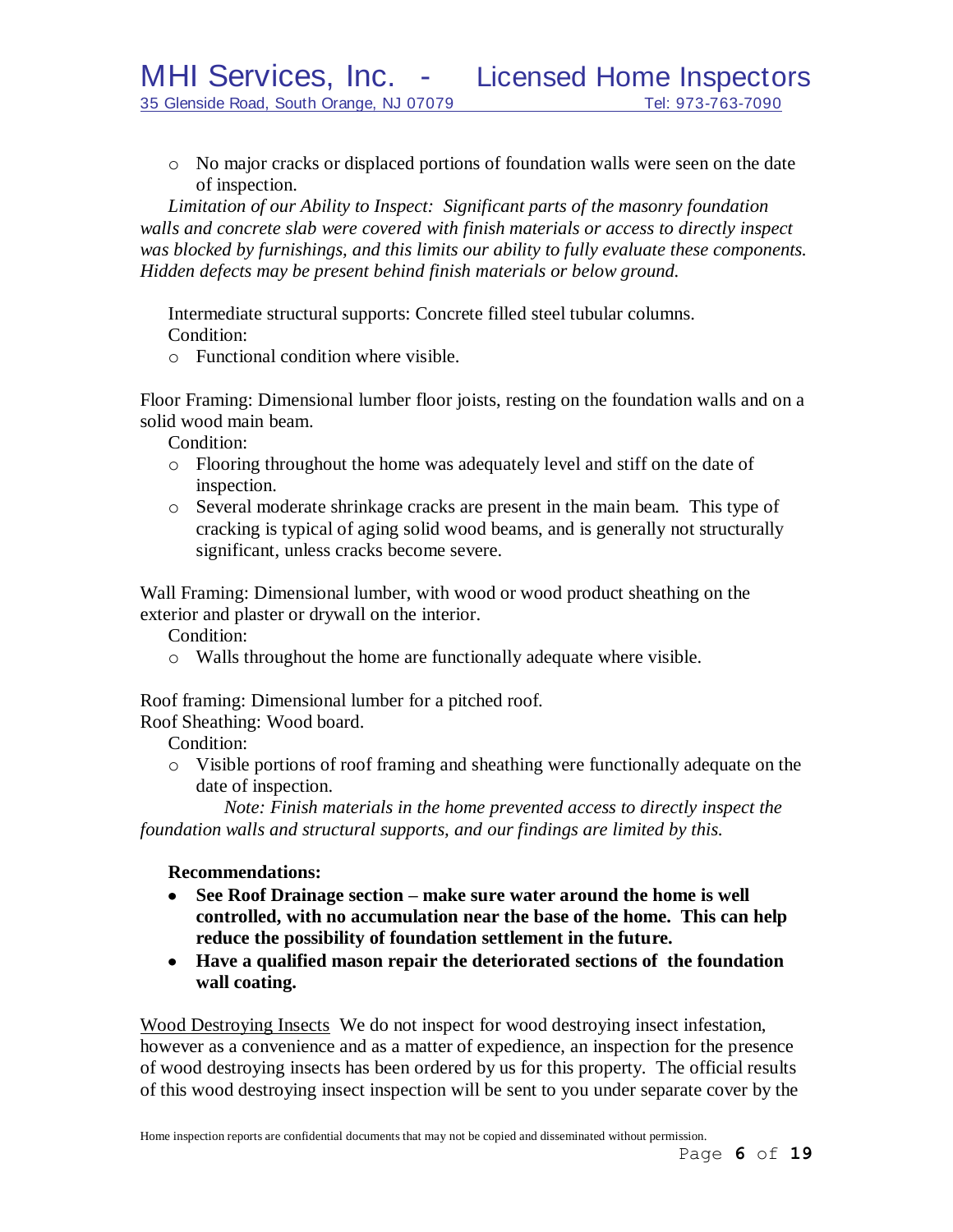provider of this service, Terminite, Inc, Tel: 908-353-6938.

**Recommendations:**

**Carefully read the separate wood destroying insect report from Terminite, Inc. and be guided by the recommendations therein. This report indicates that there has been termite infestation and damage to the garage framing. If evidence of wood destroying insect infestation is found, then be aware that further evaluation would be required to assure that hidden damage to structural members is not present.**

# ROOFS

*Our roof evaluation consists of an inspection of the exterior surface covering, including an*  inspection of visible flashing details. A steeply pitched roof is usually inspected from the ground by use of *binoculars. If safely accessible, a moderately pitched roof will be mounted and walked for close inspection. The underside of the roof decking is also closely inspected where accessible, and we use a professional moisture meter to evaluate stained areas that may be evidence of leakage. The interior finished surfaces of the home, especially ceilings and walls at the top or attic floor, are also inspected for evidence of leakage, and a moisture meter is used to evaluate suspect areas.*

*If we see evidence of roof leakage, we will say so in our report, and recommend that further evaluation and repair or roof replacement be done. Often we see stains on the underside of the roof deck or at ceilings that strongly suggest that the roof has leaked. Depending on the season of the year and recent weather, as well as recent painting or repair done by the owner, we may not be able to say if the roof is currently leaking. What we can say with certainty, is that all roofs eventually leak, and for older homes, parts of the roof system such as flashings in valleys or at the chimneys and plumbing vents may never have been replaced even if the roof surface has been re-covered. Consequently, our inspection report should not be taken as a guarantee that the roof will not leak, but simply as a report on the condition of the roof as we found it on the date of inspection.*

Roof The roofs, flashings and penetrations were inspected by the following methods:

- o Visual observation from the ground with the aid of field glasses.
- o Partially from within attic crawlspaces.
- o Finish materials on ceilings and walls on the upper living level were tested where possible with a moisture meter.
- o The underside of the roof was tested where possible with a moisture meter.

*Inspection Limitations:*

- o *Significant sections of the upper level are finished, with no access to attic spaces above.*
- o *Some areas of the roof surface were not visible, due to restricted viewing angle from close structures, landscape and/or trees.*

Roof Type and Description: The roofs are pitched and covered with asphalt shingles.

Condition:

- o **Roof shingles appeared to have moderate wear.**
- o **Stained areas suggesting prior leaks or moisture condensation were seen on**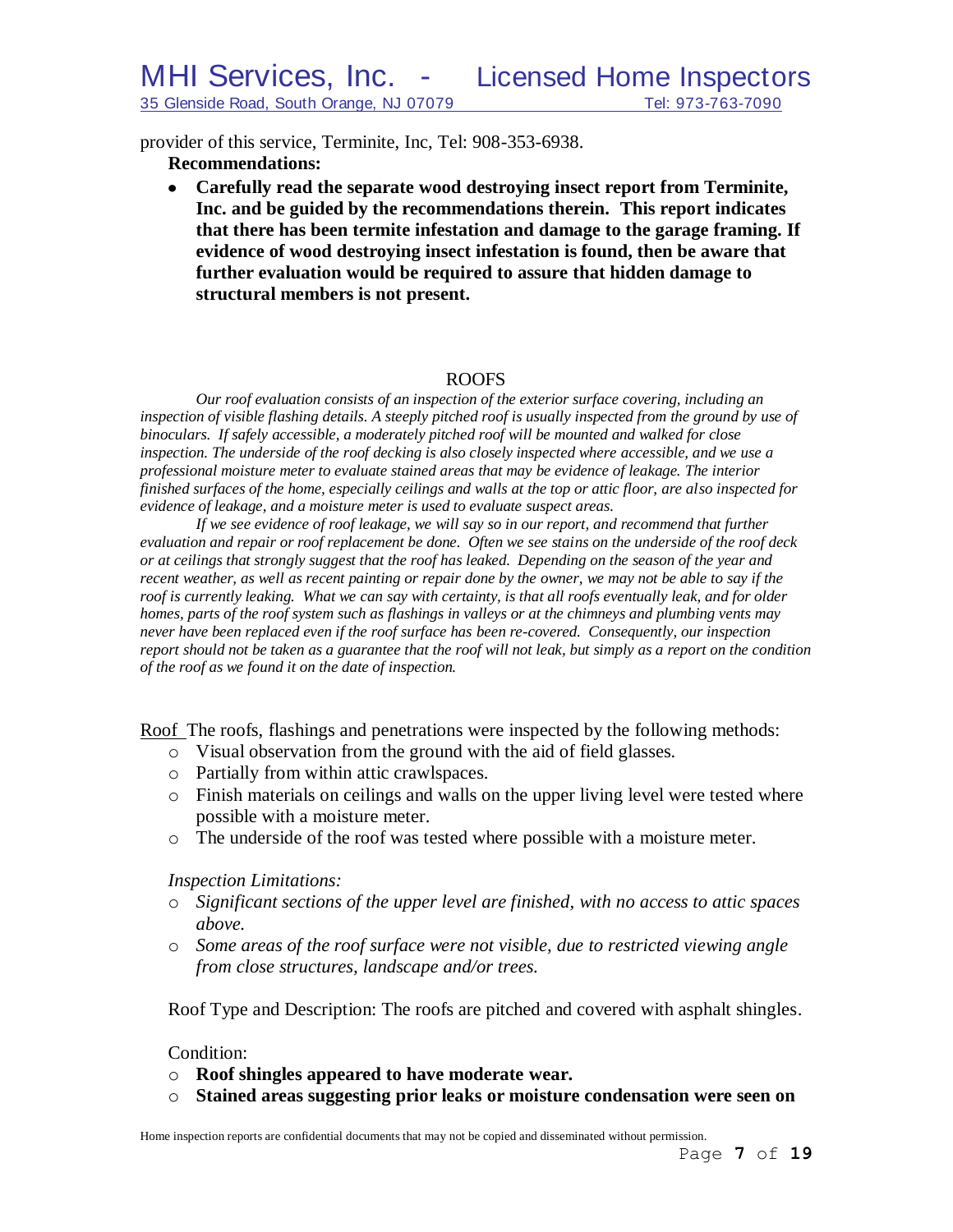**the underside of the roof in the attic crawlspaces.**

- o **Some roof flashings may be older than the currently installed roof. Leakage can occur around old flashings.**
- o **Multiple layers of shingles are present on the roof. Shingles installed in multiple layers can have reduced service life.**

Roof Ventilation: **Roof ventilation is very limited and may be inadequate.**

*Inadequate roof ventilation can lead to damage to the roof structure, reduced shingle life or mold conditions in the attic.*

### **Recommendations:**

- **Have a qualified roofer periodically evaluate the roof for wear and/or leakage, and make repairs as necessary to ensure a long term leak free condition.**
- **Have a qualified roofer add ventilation to this roof, such as ridge and soffit vents, field vents and/or power vent fans.**

# ELECTRICAL, MECHANICAL, AND HEATING & COOLING SYSTEMS

Electrical System

Voltage: 240/120 volts Ampere Capacity: 100 amperes. Service entrance location: Overhead

Electrical Grounding: Metallic water main. **The ground clamp is loose. Inadequate grounding of the electrical system is a safety and fire hazard.**

Circuit Breaker and/or Fuse panels:

o Circuit breaker main panel located in the basement.

Circuit Breaker/Fuse inspection methods:

o Removal of panel cover with inspection of wiring on the interior.

Conditions: Visual inspection of the components and wiring within circuit breaker panel(s) found the following condition(s):

- o **This circuit breaker panel is a Federal Pacific brand panel, with StaBlok circuit breakers. These brands of equipment are known to be defective. The circuit breakers may not trip reliably when overloaded. This can result in wiring damage and fires.**
- o **The breaker panel has no single main breaker. This is no longer considered to be acceptable.**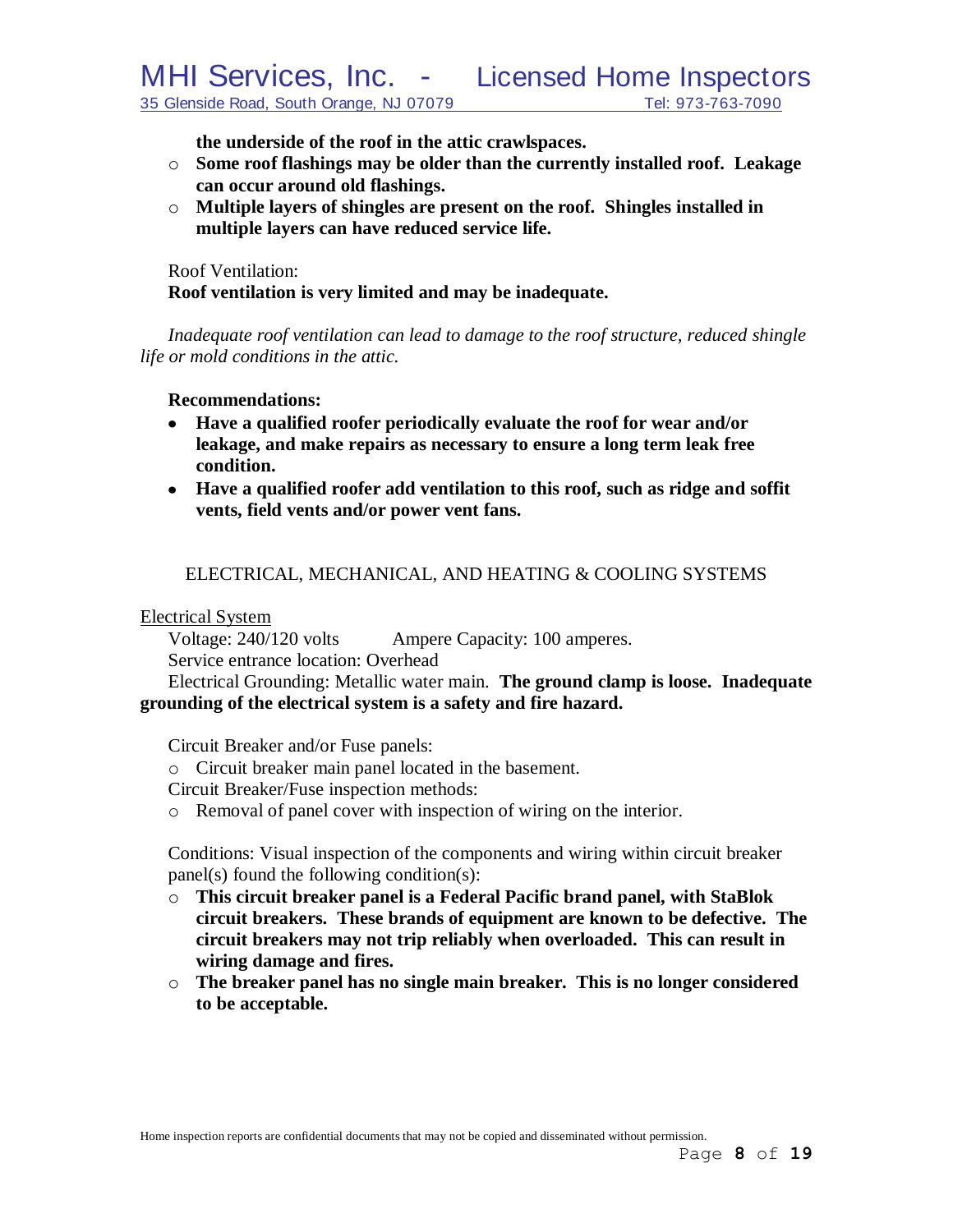

Federal Pacific breaker panel – known to be unsafe

Branch circuit wiring:

- o Plastic sheathed cable.
- o Metallic sheathed cable.

Branch circuit conductor material appears to be copper for all 15 and 20 ampere solid conductor circuits.

Receptacles are partly grounded three pin units and partly older two pin units. A representative number of 120 volt three pin receptacles were tested, with no functional defects found.

GFCI electrical receptacles are present in all wet areas of the kitchen and all bathrooms with electrical receptacles. *GFCI electrical receptacles provide protection against electric shocks in wet areas.*

# **Recommendations:**

- **Have a licensed electrician ensure that adequate grounding is provided to the electrical system.**
- **Have a licensed electrician replace the Federal Pacific breaker panel and StaBlok breakers with a new, approved breaker panel and new breakers.**
- **Have a licensed electrician install functional GFCI electrical outlets in all wet areas that lack them, including kitchens, bathrooms and exterior outlets.**

# Plumbing System

Water Main Material: **Old iron pipe.**

Water Main and Main water shutoff valve Location: Basement

Water Main Condition: **Iron water pipe has a typical service life of 30 to 50 years. The water main pipe in service appears to be much older than this, and may have extensive internal corrosion. This pipe cannot be relied upon to provide significant additional service, and will probably have to be replaced in the near future.**

Main Shutoff Valve Condition: **The main water shutoff valve is older. Leakage can occur from older shutoff valves.**

Visible Interior Water pipe material: Copper tubing**.**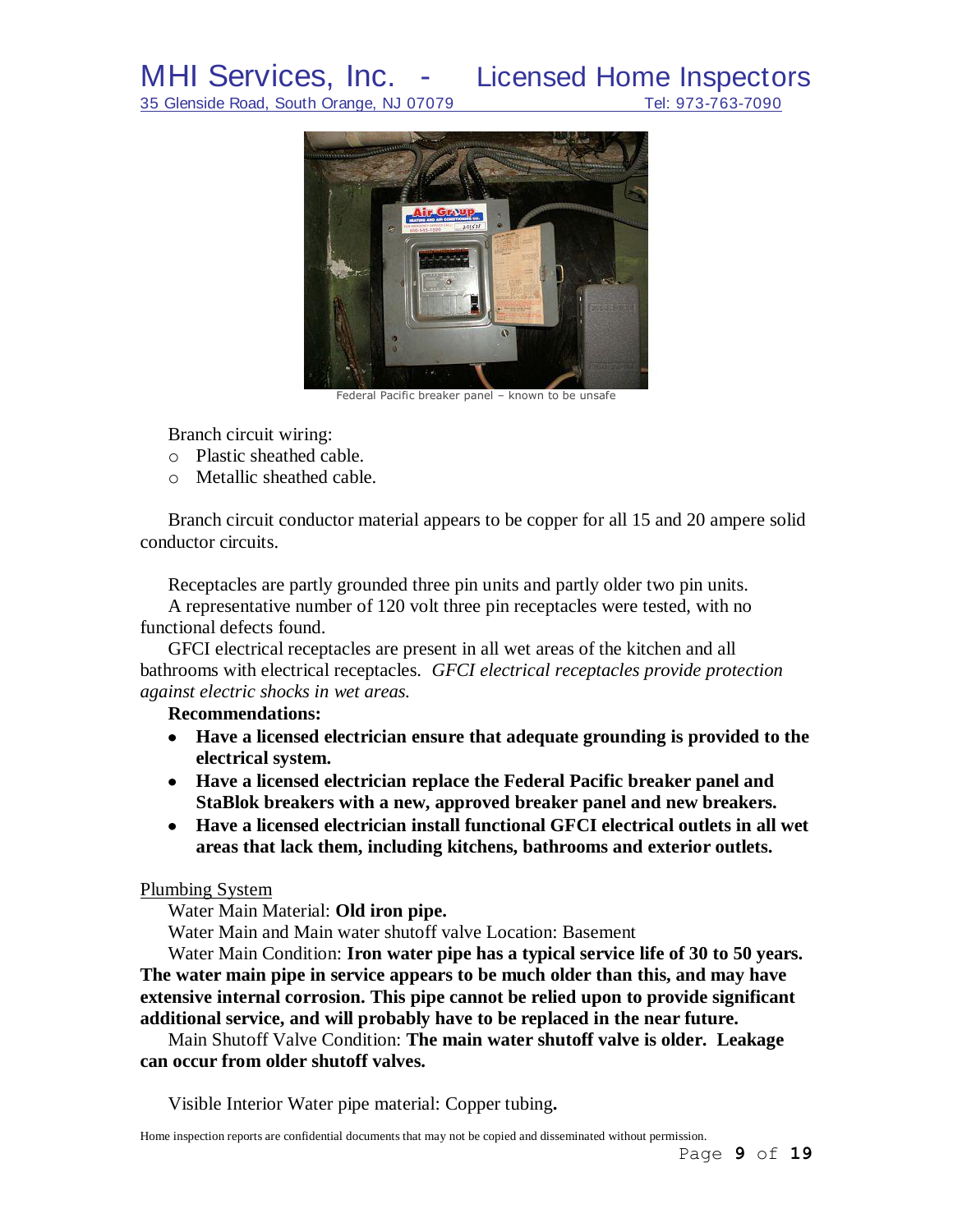Visible Water pipe Conditions:

- o Water pipe itself is functional.
- o **Some older shutoff valves have significant corrosion and signs of leakage.**

Waste Disposal system type: Waste disposal appears to be a public system (sewer system), however this could not be confirmed.

Drain and vent pipe material: Old iron, and Newer Plastic.

Drain pipe Conditions: Functional on the date of inspection, as determined by a limited operation of multiple plumbing fixtures.

*Comment on Old Buried or Cast Iron Drain Pipes: Sections of the drain pipe are now very old, and may have significant internal corrosion or hidden internal defects, and may have limited additional service life. This home inspection cannot properly evaluate buried or very old sections of drain or waste pipe.*

#### **Recommendations:**

- **Have a plumber evaluate the water main and main water shutoff valve and repair or replace them as necessary to assure reliable function.**
- **Have a plumber replace any older water supply shutoff valves with corrosion or leakage.**
- **To determine the true condition of the waste and drain pipes we recommend that a plumber inspect them internally using a specialized video camera.**

#### Domestic Hot Water Heater

Water Heater Type: Standard Tank. Water Heater size, gallons: 40 Heating Method/Fuel: Natural Gas Age: 2 years Typical Service Life: 8-10 years. Condition:

o Functional on the date of inspection.

Natural Gas Piping Visible rigid and flexible natural gas piping appeared to be in functional condition on the date of inspection.

#### Heating System

*The heating system inspection consists of visual evaluation of the exterior casing, connection pipes and fittings, normal and automatic controls, as well as venting components. A limited inspection of the internal components of the heating system are also part of this inspection, however full inspection of interior components and heat exchangers is not possible without extensive disassembly, which is not done in a home inspection. Operation of the system is done using normal controls unless hot weather or the health and safety of the occupants makes this impossible or inadvisable. In seasonably warm weather we may not be able to operate the heating system for a long enough period of time to discover defects that may only become apparent when the system has been operating near full capacity for an extended period of time. For heating systems that appear to be more than 50% through their design life, we recommend*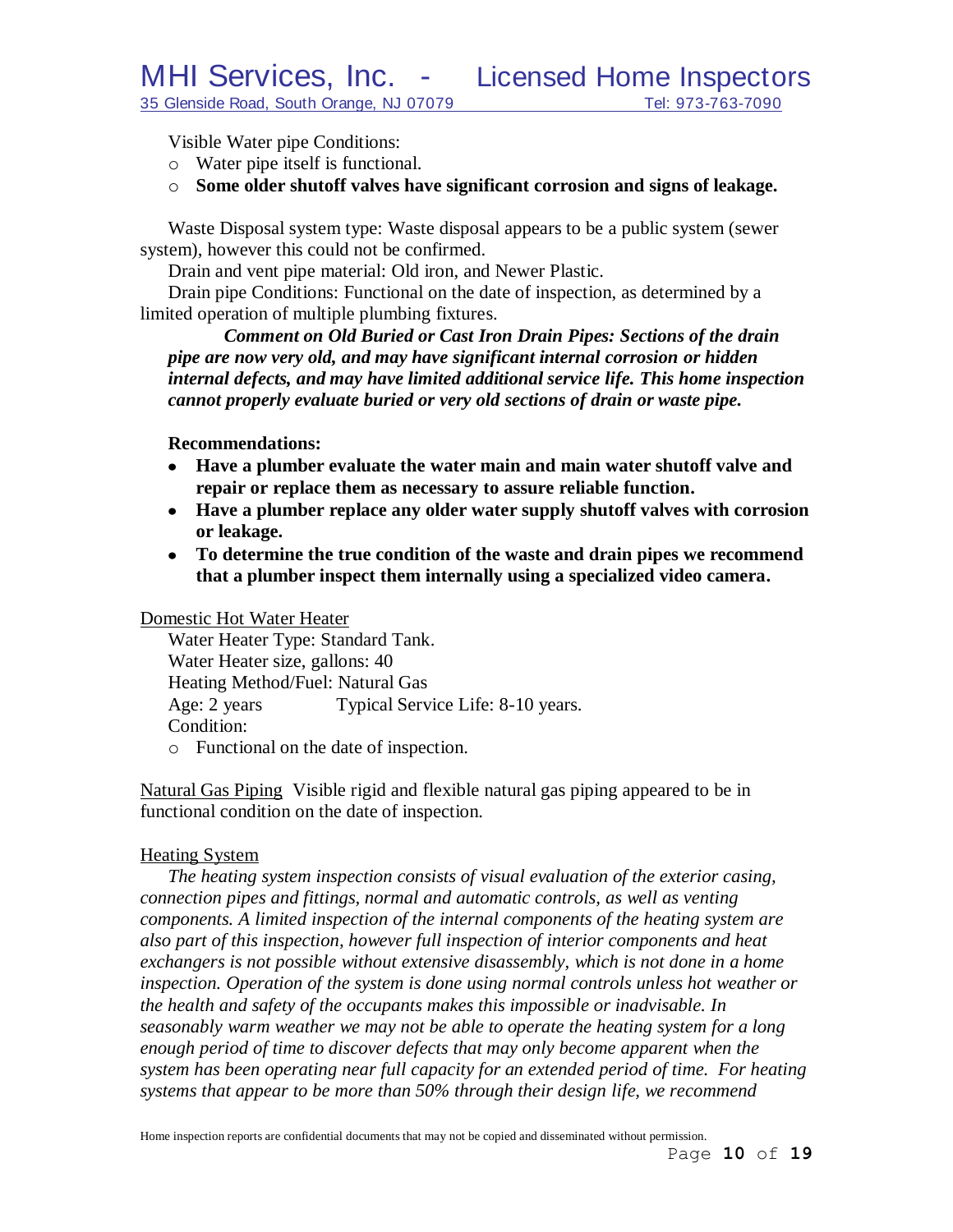35 Glenside Road, South Orange, NJ 07079 Tel: 973-763-7090

# MHI Services, Inc. - Licensed Home Inspectors

*further evaluation by a qualified specialist to assure that hidden defects or safety related issues are not present. All heating systems need regular maintenance to remain in satisfactory operating condition, and we recommend that you adhere to a regular maintenance schedule. If a heating system shows evidence of deferred maintenance or service, then we recommend that you schedule such service before you close on the property as this may disclose conditions that may be hazardous or conducive to premature failure.*

System Type: Steam boiler feeding radiators.

Number of Zones: 1

Fuel: Natural Gas.

Location: Basement

Estimated age: 3 years. Typical service life: 25 years, although maintenance is often required before this time.

Heating System Venting: Metal flue pipe to masonry chimney. **The chimney is aging, has significant debris in the flue, and could have flue damage or blockage, which can result in a hazardous condition.**

Operational Test of Heating System: The heating system activated when heat was called for by the thermostat, and some radiators throughout the home began to heat up.

# **Conditions:**

o **Radiators and steam or circulated water pipes are older, and maintenance and repair to these older components should be anticipated.**

**Recommendations:**

- **Monitor radiators and radiator connections for leakage, and have any leaks repaired promptly.**
- **See Chimney section. Adequate venting of the boiler should be assured by this separate inspection.**
- **A service contract to cover future maintenance and repairs to the heating system.**

Heating Equipment Clearance & Combustion Air Heating System Location: Basement

Ventilation and Combustion Air: Adequate Clearance to Combustibles: Adequate

Central Air Conditioning A separate central AC system is present, serving only the first floor. The system is a "mini split" system, with a small exterior AC compressor and wall mounted air handler in the living room.

AC Equipment Age (Estimated): 15 years or more.

Typical Service Lifetime: 12 to 15 years, however failure before this time is not uncommon.

Condensing Unit/Compressor Location: Exterior, rear. Condensing Unit/Compressor Condition: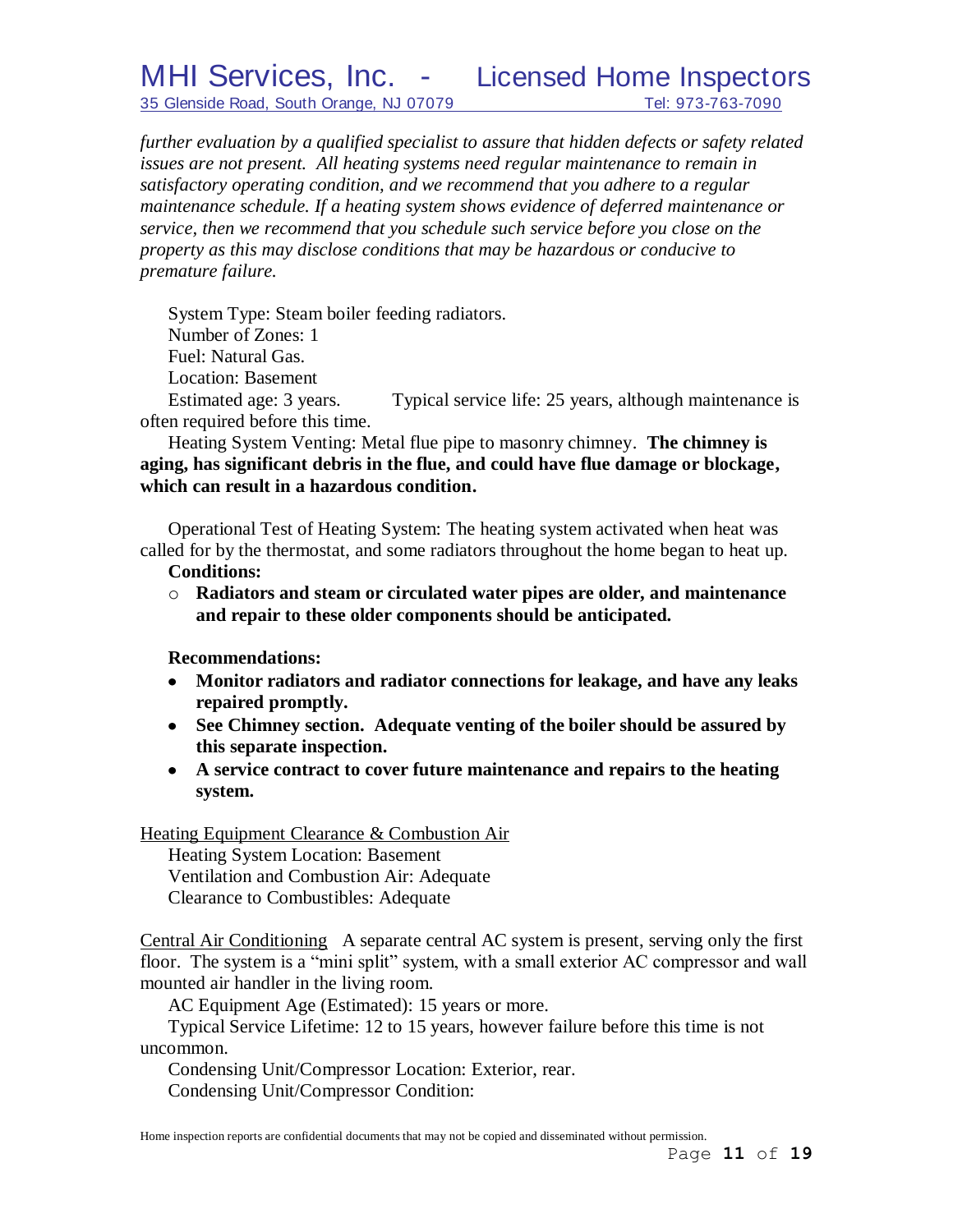- o **The compressor is older and has significant wear.**
- o **The AC compressor is now past the end of its designed service life. Continued reliable operation cannot be assured.**
- o **Electrical connections to the compressor are exposed on the exterior, and in the basement stair area. This is a hazard.**



Exterior AC connections are exposed



Interior connections are also exposed

Air Handler Type: Separate/Independent.

Air Handler Location: Wall mounted in the living room.

Operational Test of Air Conditioning System: The AC system activated when called for by the thermostat, and appeared to function.

#### **Recommendation:**

- **Have a licensed electrician evaluate wiring to the AC system, and make repairs as necessary.**
- **Have the AC system serviced annually by an AC technician.**
- **Budget for replacement of AC components in the near future.**

#### INTERIOR ASPECTS OF THE HOME

#### General Interior Condition

Wall and Ceiling Material: Drywall and plaster.

Wall and Ceiling Condition: No major gaps, **however most areas of paint and wall covering are old and worn. In addition, evidence of leakage is present in the kitchen ceiling. This is below the bathroom on the second floor.** This area was tested with a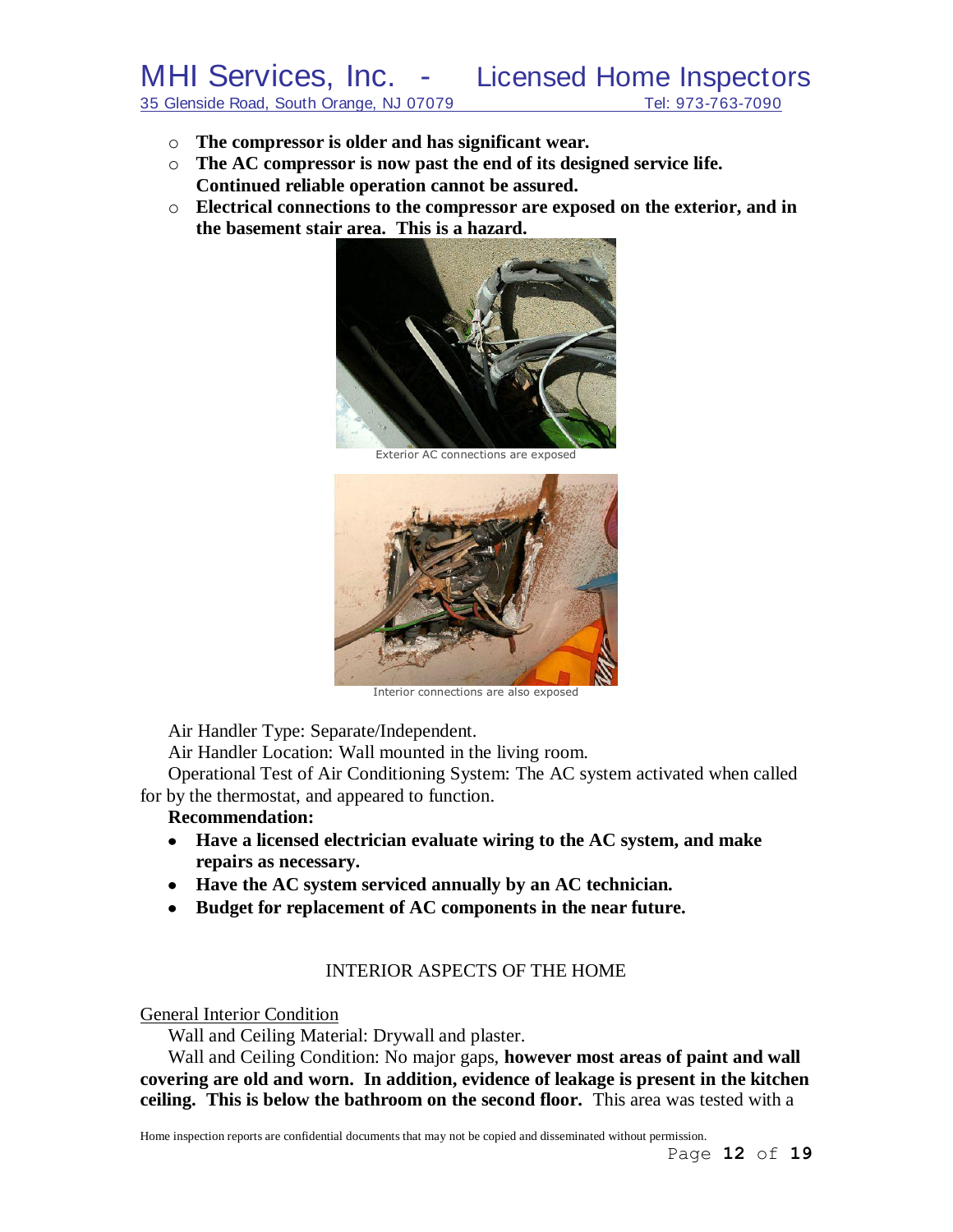moisture meter, and appeared to be dry on the inspection date, **however this does not ensure that the cause of the leakage has been eliminated.**

Floor Surfaces: Wood, Carpet, Tile

Floor Condition: No major gaps or areas of damage, **however most areas of flooring have some degree of wear.**

**Recommendations:**

- **Professional repainting and refinishing of walls and ceilings as desired (after any required repairs and renovations to the bathroom).**
- **Refinishing of wood floor and replacement of carpet as desired.**

Interior Doors Wood, in functional condition.

Interior Stairs Functional.

Kitchen

Kitchen Sink: Older, but currently functional. Stovetop and Oven: Gas. Condition: Functional Garbage Disposal: None present. GFCI electrical receptacles: **NOT present.** *GFCI electrical receptacles protect against shocks in wet areas.* Dishwasher: Not present.

Water pressure at the sink was adequate. Drainage at the sink was adequate. **Kitchen cabinets and countertops are in older condition, with significant wear.**

**Recommendations:**

- **Kitchen renovation as desired.**
- **See Electrical section.**

Laundry Room A washer is located in the basement. **Washer water hookups and hoses are aging, and subject to leakage.** No dryer **or dryer hookups are present.**

**Recommendations:**

- **Have a plumber check washer water hookups and hoses and make repairs or replacements as necessary.**
- **Have a plumber install gas or electric hookup for a dryer as desired, along with venting for the dryer.**

*Note: We do not inspect or operationally test laundry appliances during a home inspection*  due to the multiplicity of different cycles built in to these units and the large amount of time it *takes to complete these cycles. We recommend that any laundry equipment that is to remain in the home be demonstrated to be in satisfactory operational condition before you close on this property. Laundry equipment installed in close proximity to finish materials can cause extensive damage to finish materials in living areas of the home should water leakage occur due to hose or equipment failure, and you should therefore turn off the water to the laundry equipment when it is not in use. If an electric dryer is present, proper installation is very important to assure electrical safety, including installation of a grounding cable for the dryer case. The integrity of the exterior ground cable should be checked periodically. If a gas dryer is present, the flex gas connector*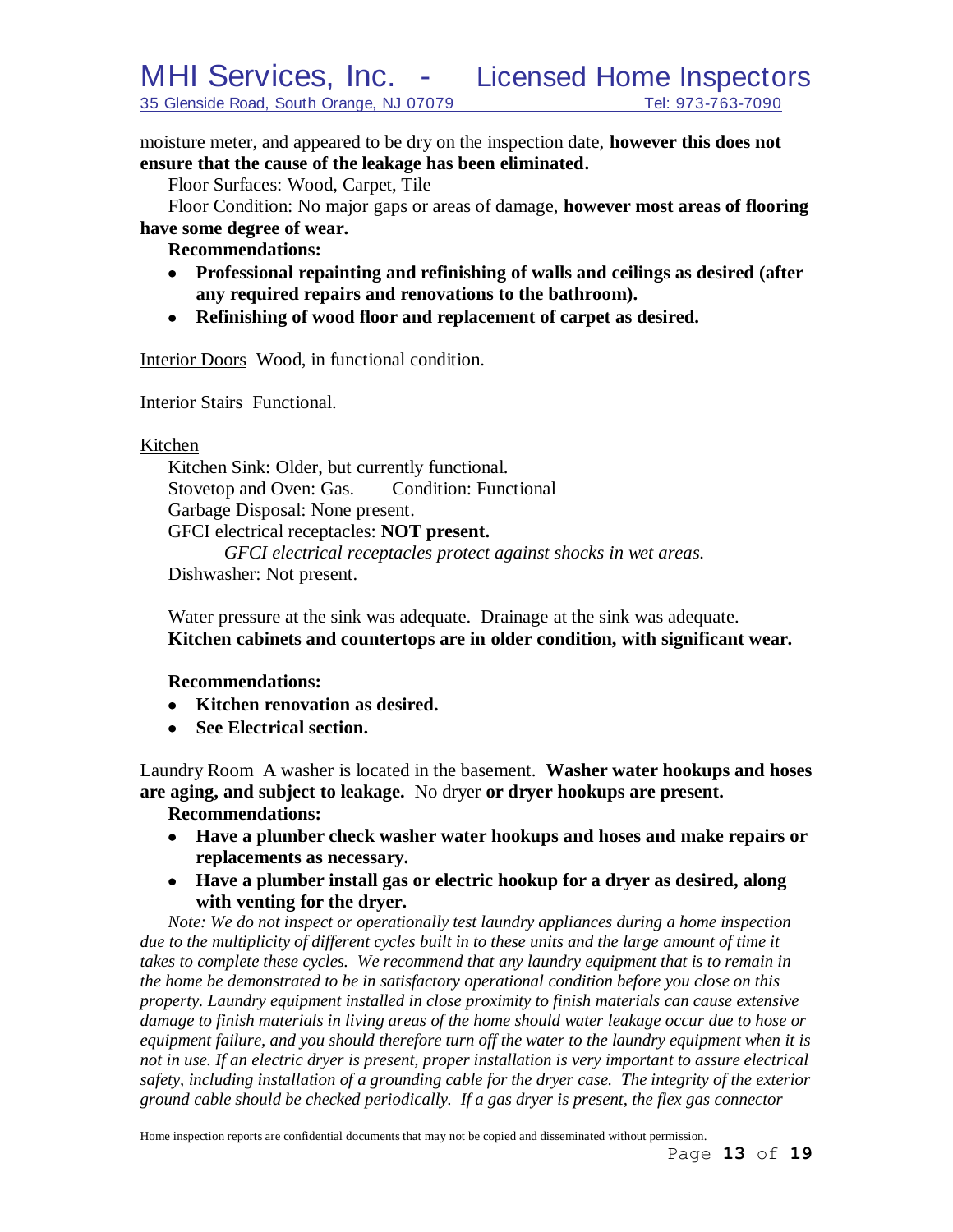MHI Services, Inc. - Licensed Home Inspectors 35 Glenside Road, South Orange, NJ 07079 Tel: 973-763-7090

*should be replaced if more than 5 years old. Dryer exhaust vent ducts should be metal rather than plastic to reduce the possibility of fire.*

Bathrooms

Second Floor: Full, with sink, toilet and shower over tub. Conditions:

- o **All fixtures, faucets and surfaces in the bathroom are very old, and subject to leakage and breakage.**
- o **The tub/shower surround material is worn out, with cracking and worn areas. This material is no longer waterproof.**



Worn out tub surround material

- o **The sink faucet appears to be leaking during operation.**
- o **Ceiling damage in the kitchen below suggests that leakage is occurring, either from drain connections or water supply piping.**

GFCI electrical receptacles: **NOT present.**

*GFCI electrical receptacles protect against shocks in wet areas.* Water pressure and local drainage were adequate in all bathrooms.

#### **Recommendations:**

- **The bathroom requires complete renovation at this time. All fixtures, faucets and surfaces should be replaced as desired.**
- **Ensure that all plumbing drain pipe connections and any older water supply valves and connections are replaced at the time of renovation.**
- **See Electrical section.**  $\bullet$

Fireplace None present.

BASEMENT, CRAWLSPACE AND MOISTURE ENTRY EVALUATION

Basement and/or Crawlspaces The basement is unfinished space. There is a crawlspace beneath the front portion of the house, as well as a smaller crawlspace beneath the rear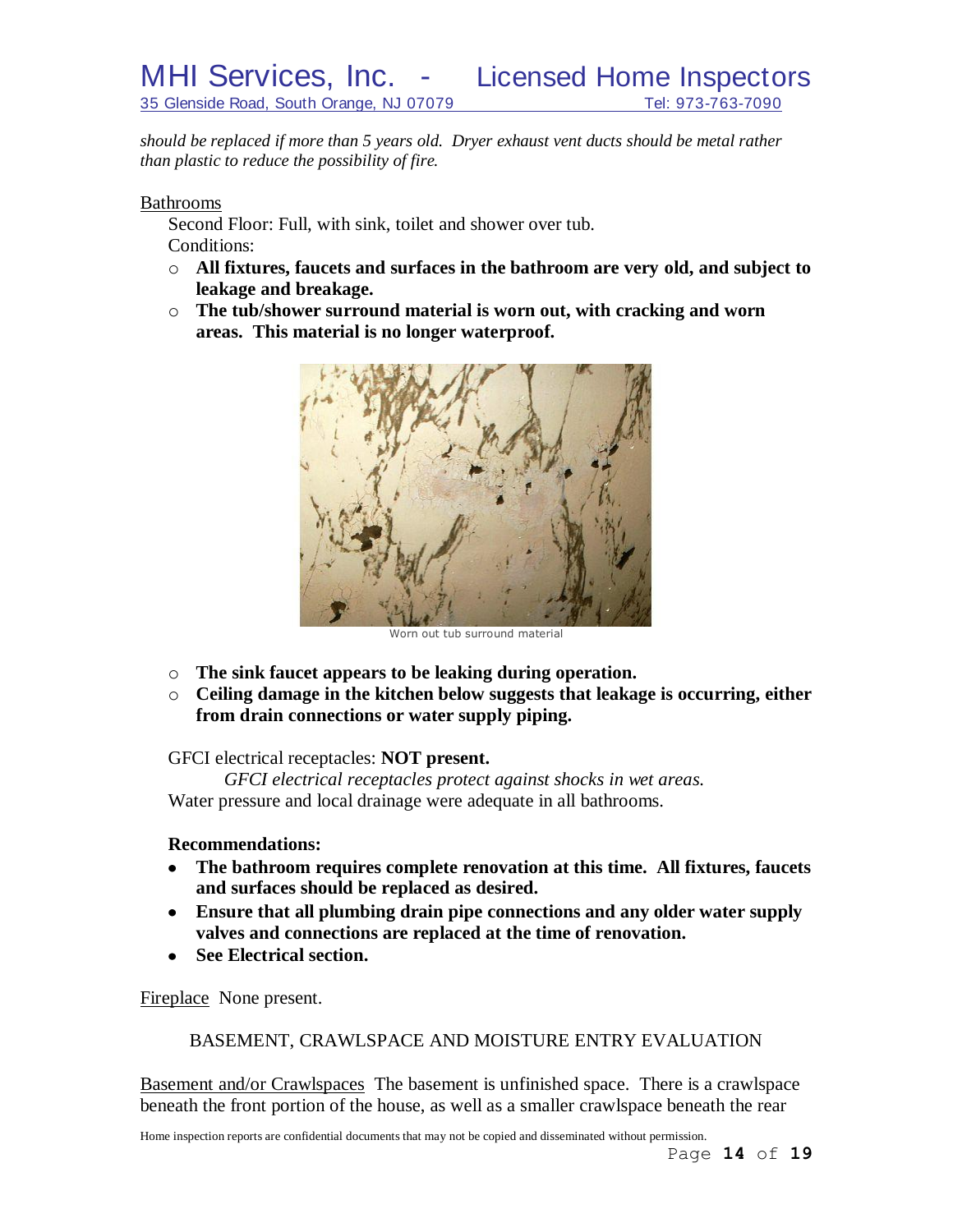# entry. *Both crawlspaces are inaccessible and could not be inspected. There is no access to the rear, and the front exterior hatch was sealed closed.*

Sump Pump: Not found to be present.

Moisture Evaluation: All visible surfaces were closely inspected for stains or other evidence of prior moisture entry. Finish materials in the basement were tested with a moisture meter on the date of inspection (this includes accessible areas of both clean and any water stained areas found).

Condition:

- o **Signs of prior water entry were found to be present along most areas of foundation walls. The interior coating on the foundation is crumbling, most likely as a result of water penetration through the foundation wall.**
- o **Lack of maintenance to the roof drain system is likely contributing to water entry into the basement.**

**Recommendations:**

- **See Roof Drainage section – proper maintenance of gutters and downspouts can reduce the possibility of water entry into the basement.**
- **Further evaluation by waterproofing specialists to determine what additional measures are needed to assure that this basement or crawl space remains dry, followed by installation of these waterproofing systems.**
- **Have a qualified mason repair interior foundation wall coating.**
- **Have the hatch to the front crawlspace un-sealed so that the crawlspace can be inspected.**

*Please be aware that the lower level interior space is near or partially below grade level, and foundation walls and the floor slab floor cannot be perfectly water proofed, and therefore the possibility of water entry with consequent damage to stored materials or current and future finish materials exists, especially during extreme weather conditions. If recent basement dewatering (waterproofing) work has been done, this may hide evidence of prior water entry conditions, which may recur in the future. This home inspection cannot assure you that waterproofing work done by others will be completely effective. We cannot predict future conditions related to water entry, and make no representation that water entry will not occur in the future.*

# THE ATTIC

Attic Space The unfinished, unfloored attic crawlspace is accessible by ceiling hatch on the second floor. The attic spaces were viewed from a ladder at the hatch.

Condition:

- o **Roof ventilation does not appear to be adequate.**
- **Recommendations:**
- **See Roof section.**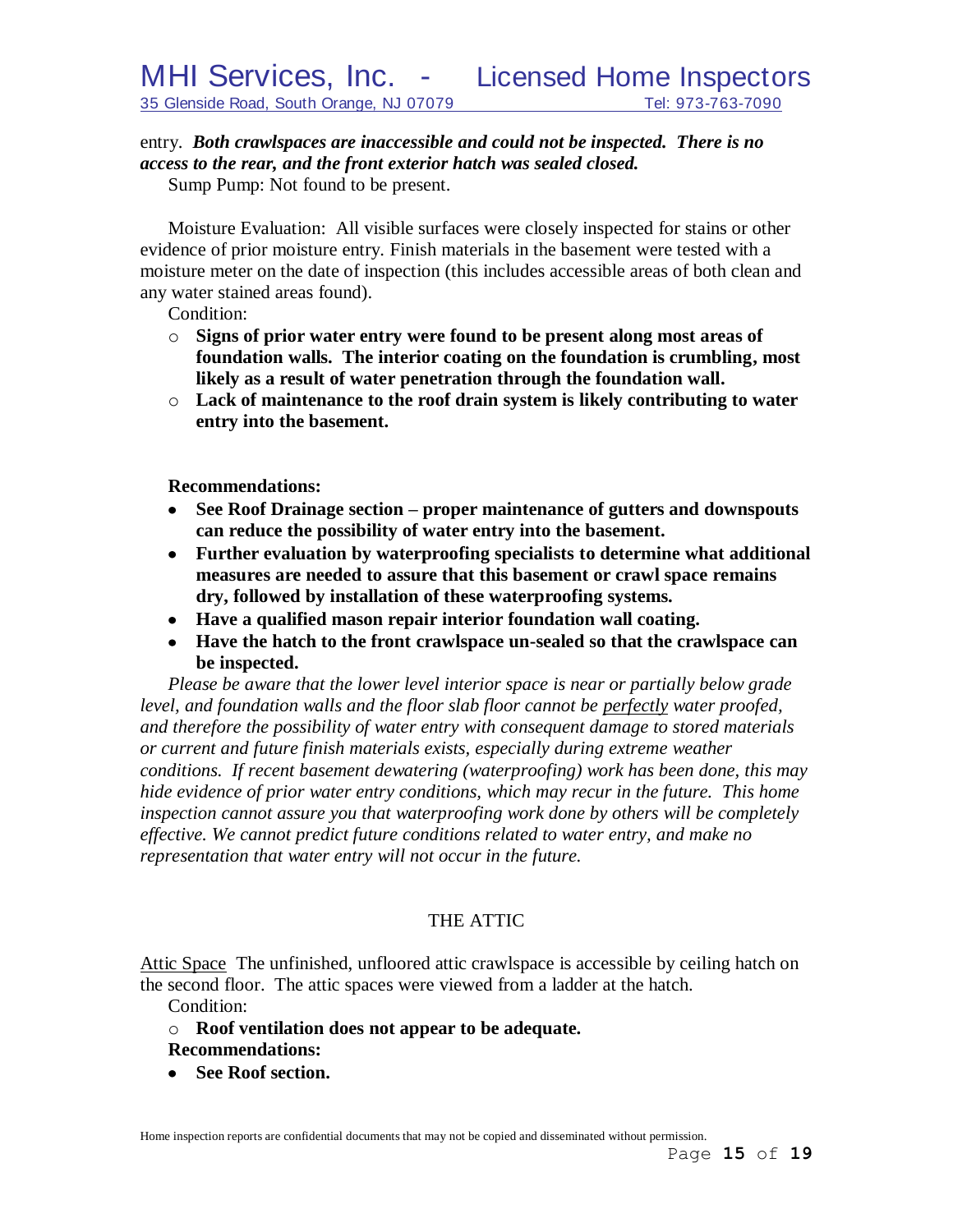MHI Services, Inc. - Licensed Home Inspectors

Visible areas of insulation: Older loose fill in the attic floor.

# Insulation Condition: **This older type of loose insulation is not as effective as modern fiberglass insulation.**

*Note: Most homes of this age and type were not insulated well enough to meet current standards for energy efficiency. Consequently, you may find that exterior walls feel cold, and the cost for heating this home may be higher than for a similar size home built to modern construction standards.*

### **Recommendations:**

- **For older homes, even if the insulation is properly installed, it may not meet current energy standards, and you should consider further specialist evaluation to determine if additional insulation should installed to reduce your heating and cooling costs.**
- **Have a qualified insulation contractor remove old attic insulation and replace with modern fiberglass insulation.**

# GARAGE SPACE

Garage One car detached.

Vehicle Doors: One overhead door. Power Openers: None Present. Vehicle door(s) were operated. Doors and door hardware were found to be in functional condition.

Garage Structure: **Water and termite infestation has damaged parts of the garage walls.**

Garage Roof: **The garage roof is low quality asphalt sheet roofing, and is now worn out.**

#### **Recommendations:**

- **Have a qualified contractor familiar with wood destroying insect damage further evaluate and repair the garage framing.**
- **Have the garage roof replaced with new, high quality asphalt shingles by a qualified roofer. All existing roofing material must first be removed.**

# FUEL OIL STORAGE, FIRE SAFETY ASBESTOS & other ENVIRONMENTAL ISSUES

Fuel Oil Storage

The heating system for this home uses natural gas. **Prior heating systems in this home**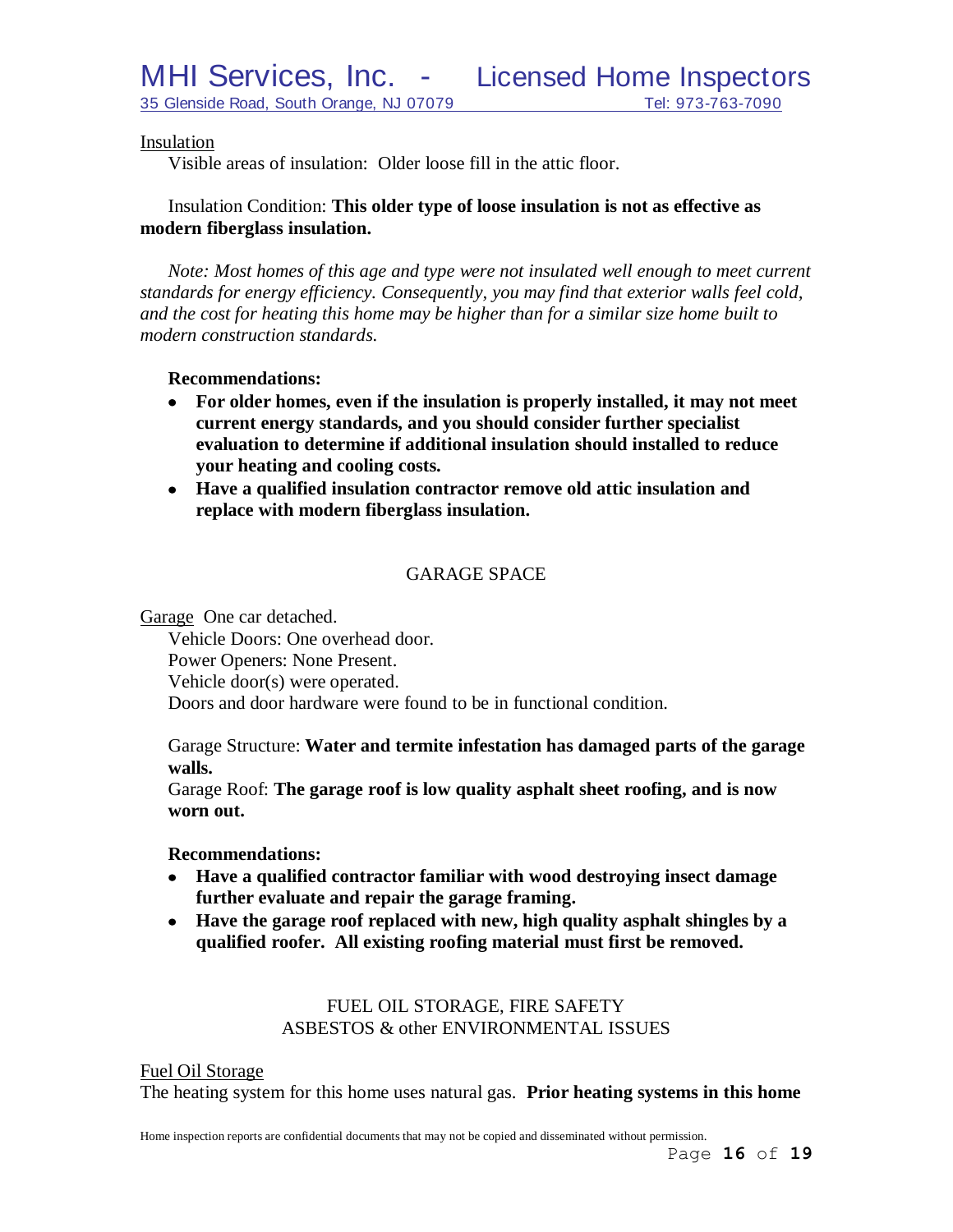# **did appear to use oil.**

 **This home inspection does not include evaluation of buried oil tanks or soil testing to determine if leakage has occurred. The history of this property is not known by us, and therefore we cannot assure you that a hidden buried oil tank does not exist on this property. If a higher level of confidence regarding the presence or absence of buried tanks is desired, then a tank search utilizing specialized equipment would be required.**

**Recommendations:**

**Specialist search for abandoned buried tanks and specialist evaluation of buried and/or above ground oil storage tanks, either in use or abandoned. As leaking oil tanks can result in significant expenses, we advise careful review with legal counsel of any documents or statements relating to oil tank(s).** 

Smoke & Carbon Monoxide Detectors & Fire Safety Devices Installation of smoke and carbon monoxide detectors, and a fire extinguisher in kitchens are recommended for this residence. We do not test fire safety devices, since these must be checked on a regular basis for proper operation, and this should done prior to closing on this property and regularly according to manufacturer advice thereafter.

Carbon Monoxide Tests Carbon monoxide (CO) is produced when fossil fuels are burned. Properly operating gas, or fuel oil burning heating systems normally produce very low levels of this toxic gas, and it is normally vented to the outside of the home. The best protection against carbon monoxide poisoning in a home is regular maintenance of the heating systems and chimney and flue connections, as well as properly maintained carbon monoxide detectors/alarms in the home. In the course of our home inspection the inspector wears a CO meter/alarm for his protection and yours, and all areas of the home that are entered are therefore automatically checked during our inspection. If the CO meter indicates a high level of this gas, we alert occupants and state the condition in the report.

Lead Paint Homes built prior to 1978 may have surfaces covered with paint containing lead oxide pigment, and under certain circumstances this lead-based paint can become a health hazard. *This home inspection does not include testing for lead.* **We are not certified lead inspectors, we are not insured for adverse conditions related to lead contamination of water, paint, or other materials in the home, and this inspection absolutely does not include testing for lead or evaluation of related hazards.** *If you have concerns about lead hazards, you should have further evaluation and testing done by specialists for your protection.*

Asbestos *This inspection cannot guarantee that asbestos materials, which have been commonly used for insulation and some finish material, are present or absent from this home. Older homes usually have some asbestos bearing materials used in the construction, while more recently constructed homes are likely to have little or no asbestos used in the construction and interior materials. To determine with certainty if asbestos is present, sampling and lab testing is required, which is not included in this*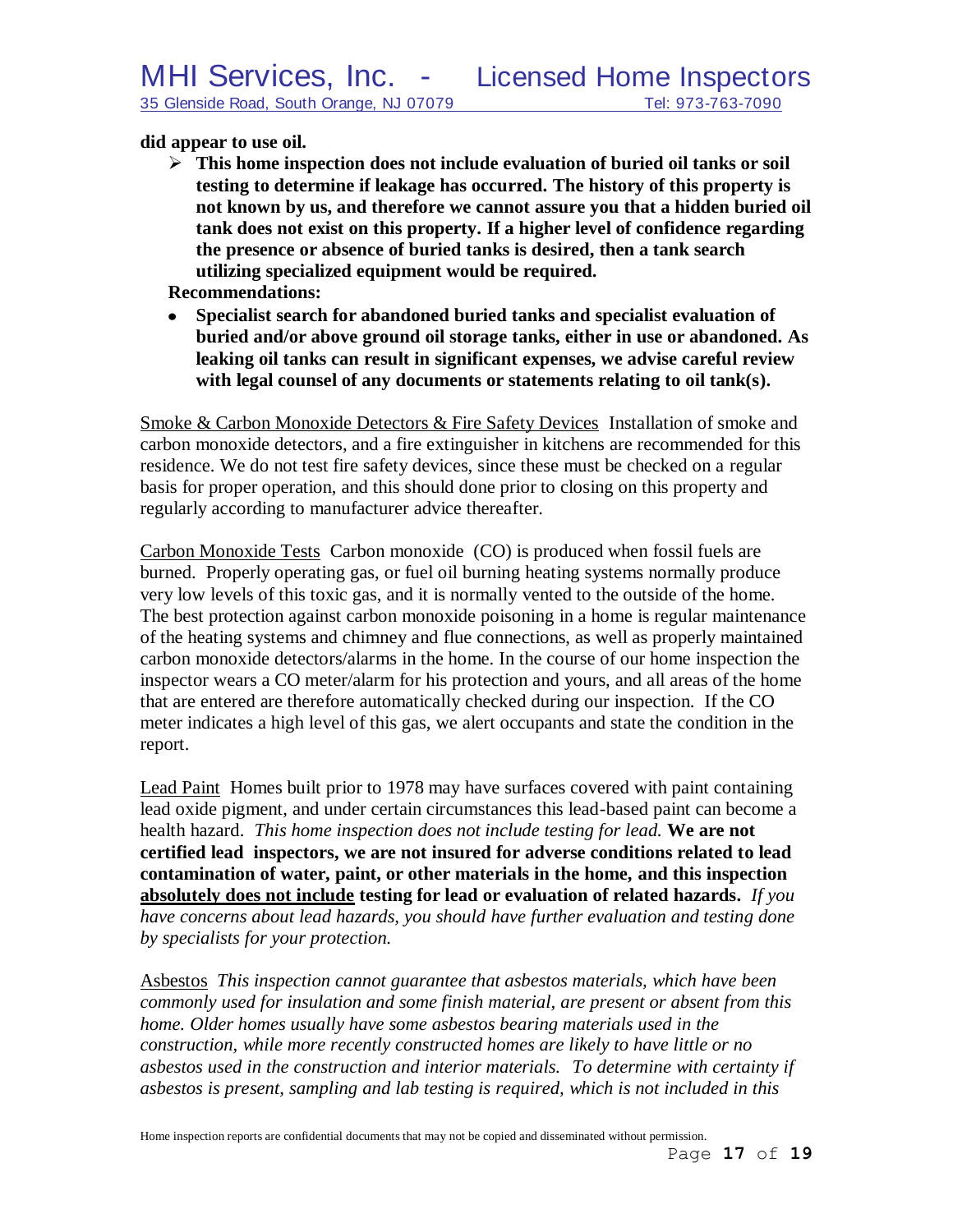*inspection.* 

**This home has a steam heating system, and asbestos was commonly used as steam pipe insulation in homes of this age.**

**Insulation material suspect of containing asbestos is present on some sections of steam pipes in the basement.**

**Recommendations:**

**Further evaluation for asbestos hazards by a qualified asbestos abatement contractor, followed by appropriate remediation as found to be needed.**

Mold & Fungal Conditions Mold and other fungal organisms are a natural part of our environment and cannot be completely eliminated. Certain types of construction and wet conditions in a home can, however, allow excessive growth of mold, and damage to the structure and a health risk may occur. Humid or wet conditions in attics and finish and stored materials in basements or below grade areas may be especially prone to accelerated mold growth when water penetration occurs. **We are not certified mold inspectors or mold experts, we are not insured for adverse conditions related to mold or fungal organisms, and this inspection absolutely does not include testing for mold or other fungal organisms.** *If you have concerns about mold, you should have further evaluation and testing done by specialists for your protection.*

Inspection for Rodents & Other Pests Not Included This home inspection does not include an inspection for rodents and other pests such as mice, rats, squirrels, bats, roaches, bedbugs, or other insect pests.

Ordered Tests A radon screening test is being done. The results of this radon test are pending laboratory analysis and will be sent directly to you by the testing lab. If this home has a radon mitigation system installed, the radon test is done with the system in operation. The radon test is done by a licensed radon technician, but not a radon mitigation specialist, and the radon mitigation system, if present, is not evaluated or tested as part of our home inspection or the radon test.

No other tests requiring lab analysis are being done.

**About this Report** The goal of this home inspection report is to provide you with objective information on the condition of the home as we found it on the date of inspection. The scope of this inspection is described and limited by the Home Inspection Agreement previously sent to you. This Home Inspection is not an *environmental* inspection or *appraisal* of the property. If you have any questions as to which items or systems are included in, or excluded from, or of the general nature or limitations of a Home Inspection, you are encouraged to ask these questions without delay.

This home may have had reconstruction and renovation work done after it was originally constructed. The renovations may, or may not have, been performed in accordance with local municipal requirements. We do not review relevant building plans or permits or approvals as part of a home inspection, and therefore this home inspection should not be taken as an endorsement or certification of renovation or re-construction work that may have been done on this home.